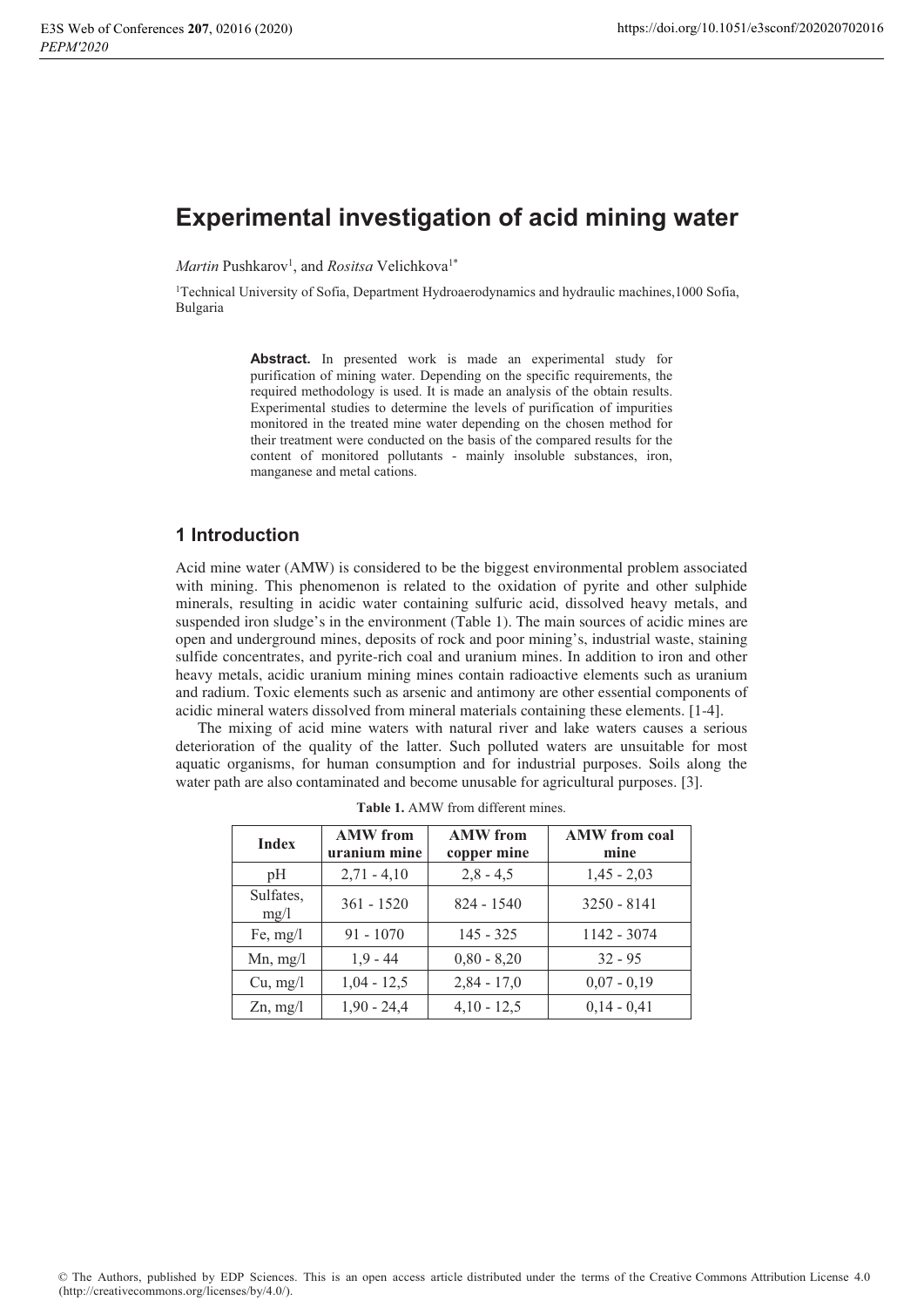| Cd, mg/l    | $0,02 - 0,10$ | $0,15 - 1,20$ | $0.02 - 0.08$ |
|-------------|---------------|---------------|---------------|
| $Pb$ , mg/l | $0,15 - 0,7$  | $0,08 - 0,41$ | $0,05 - 0,15$ |
| As, $mg/l$  | $0,01 - 0,32$ | $0,37 - 2,80$ | $0,01 - 0,14$ |
| U, mg/l     | $0,44 - 2,80$ |               |               |
| Ra, mg/l    | $0,08 - 0,45$ |               |               |

In the last few years, mining companies have faced a number of challenges - the requirements for environmental protection and the effective management of valuable resources such as water, as well as stringent legislative rules in these areas.

Although most of the waste generated by the mines is in the solid state, the main pollutants from the extraction and processing activities are separated by the wastewater. It is estimated that over 70% of the pollutants from the mining industry are emitted into the water, which necessitates the application of various technologies to purify these streams be mining they are released into the environment.

It is critical not to allow the release of toxic components from the mining into the environment, as this would subsequently lead to their entry into the food chain. There for mining, the requirements to be met by the discharged water flows become mining stringent, and non-compliance with the set norms is punished by increasing fines.

Similar investigations are made in [5-10].

Wastewater can emit reagents from the processing of minerals such as cyanides, acids and bases, solid or dissolved metal compounds, dissolved salts, radioactive components, chlorides and suspended particles [11,12].

## 2 Experimental test-rig

Experimental test – rig is presented at Fig.1. Principle of work is as follow: A sample cabinet where is store the samples which will be tested. The samples themselves are poured into flasks (sample container Ø300x500) with a specific amount of water taken from the studied mine. Place the flasks at the top of the sample cabinet and place them in their respective positions. A stand is lowered on them with stirrers mounted on it, which stir the water at a specific time, in a specific way. The mixing of the samples with and without the addition of flocculant, lime milk, sulfuric acid  $(H_2SO_4)$ , etc., is monitored by the laboratory assistant, detecting the time for precipitation of elements at the bottom of the flask (sample vessel Ø300x500). The pH of the water (on all samples) is periodically measured from the pH meter mounted on the stirrer frame. After separating the sediment at the bottom of the vessel  $(0.0300 \times 500)$ , a sample is taken from the sediment and a chemical analysis is performed (the same applies to the remaining clear layer of water above the sediment). Experiments are performed on each of the additives used in this work, such as flocculants, lime milk and sulfuric acid, as the main idea is to accelerate the time of separation of metals in the form of sediment and increase the pH of water.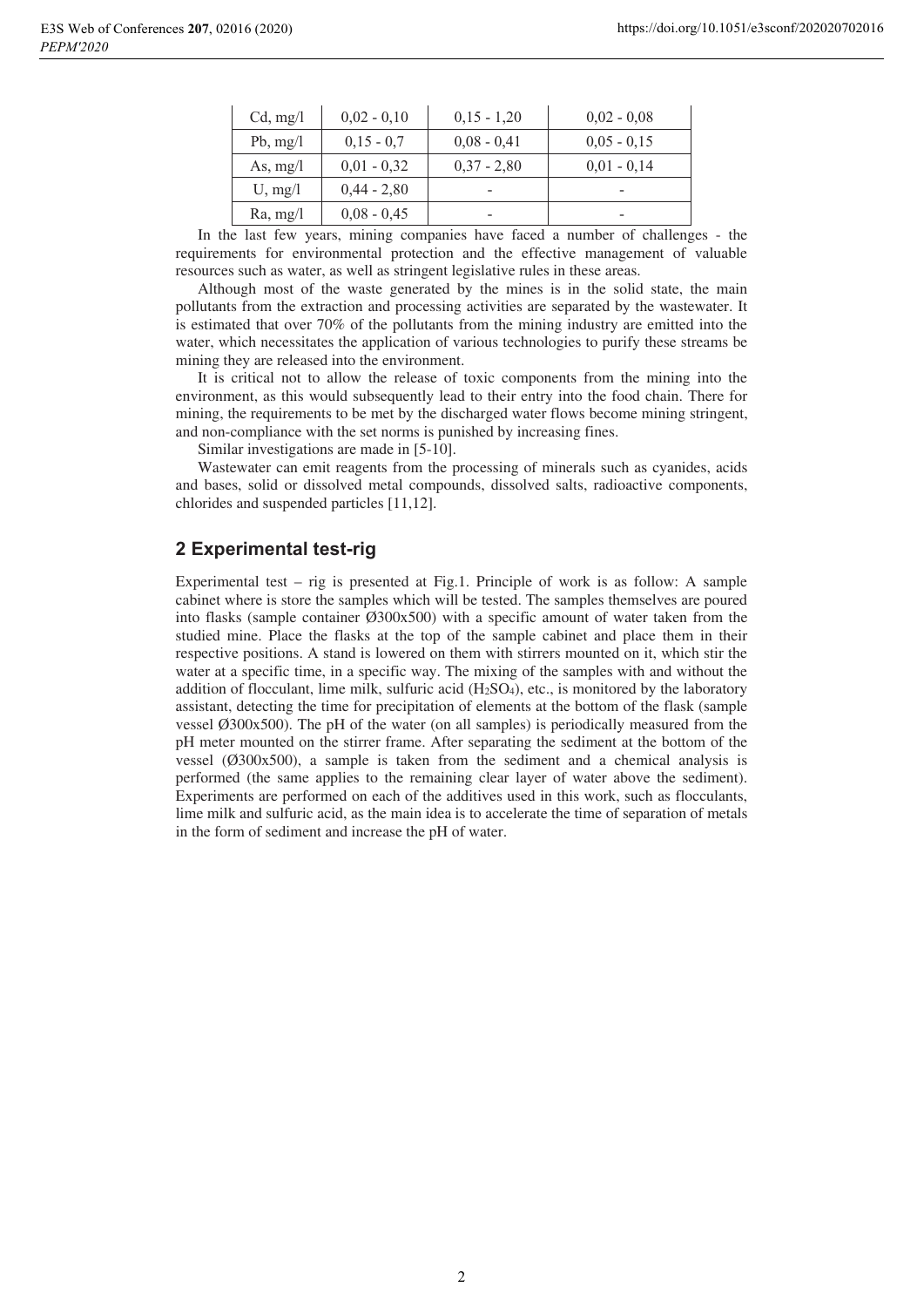

**Figure 1** – Scheme of the test rig: 1-Frame; 2- Stirrer; 3-pH meter; 4-Vessel for sample;5,7 – Sample, 6 - Sample Container;

## **3 Results from the experimental investigation**

The results of the performed laboratory tests for direct determination of the levels of neutralization with lime milk (10% suspension) and sodium base (10% solution) of the acid mine waters to the values of the active reaction pH from 9,5 to 11, showing the achievement of the maximum possible degrees of desulphation and corresponding coprecipitation of the metal cations in the hydrate precipitate are is shown at fig.2.

The results of laboratory tests to determine the levels of desulphation of acid mine waters with different neutralizing reagents to values of the active pH reaction to achieve maximum possible co-precipitation of the metal cations contained in them, show that their neutralization (at initial pH about 3,3 for with 10% lime milk and about 2,9 when conducted with 10% sodium hydroxide solution) proceeds normally at levels around pH-9,2 and 11 and pH 10 and 10,95 for lime milk and sodium basis, respectively. However, at final pH levels of the order of 10,30, the neutralization of acidic waters with lime milk is delayed in time in the range of  $10 - 10,30$ , probably due to the formation of said acid salts of the type Mex (OH)  $y$  (SO<sub>4</sub>) z and slowing down the whole desulphation process. This is also evident from the nature of the curves shown in Figure 2. For all curves, except for that of Sample 2, a stabilization of the level of the active reaction pH of the desulfatized subjects from 10 to 18 minutes is reported, and for the quoted sample a significantly longer period of time is reported. In practice, this shows that when it is necessary to select a level for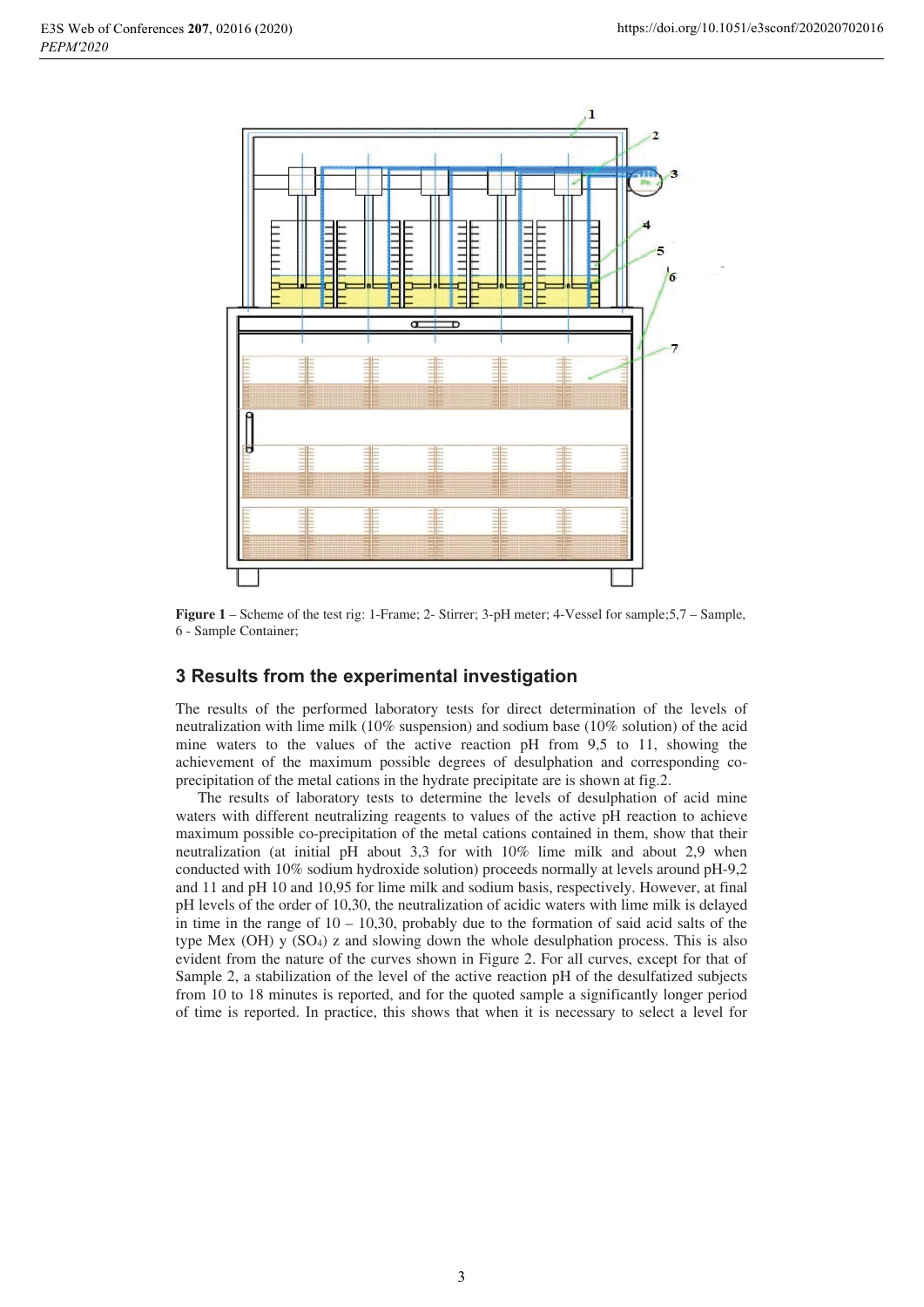desulphation in an active reaction of pH around 10, the selection and sizing of the equipment for this process must be carefully approached, taking into account the above. Experience has shown that in order to overcome this problem, it is necessary to provide for carrying out the process in several successive stages in different chambers with the appropriate properly selected mixing and feeding of the working solution from the used flocculant.



Figure 2 - Curves of reaching the levels of the active pH reaction

Figure 3-7 shows the content of the following components - insoluble substances, hardness and metals in (mg / dm<sup>3</sup>) determined analytically in samples of treated water after neutralization of acid mine water with lime milk (samples 1-3) and sodium hydroxide. (samples 4-5) to different levels of active pH reaction and subsequent treatment of the anionic flocculant MAGNAFLOC338 - 2 mg / dm<sup>3</sup> in order to achieve the maximum possible co-precipitation of the metal cations in them in the form of hydroxides.



**Figure 3** - Neutralization levels with 10% lime milk and  $pH = 9.21$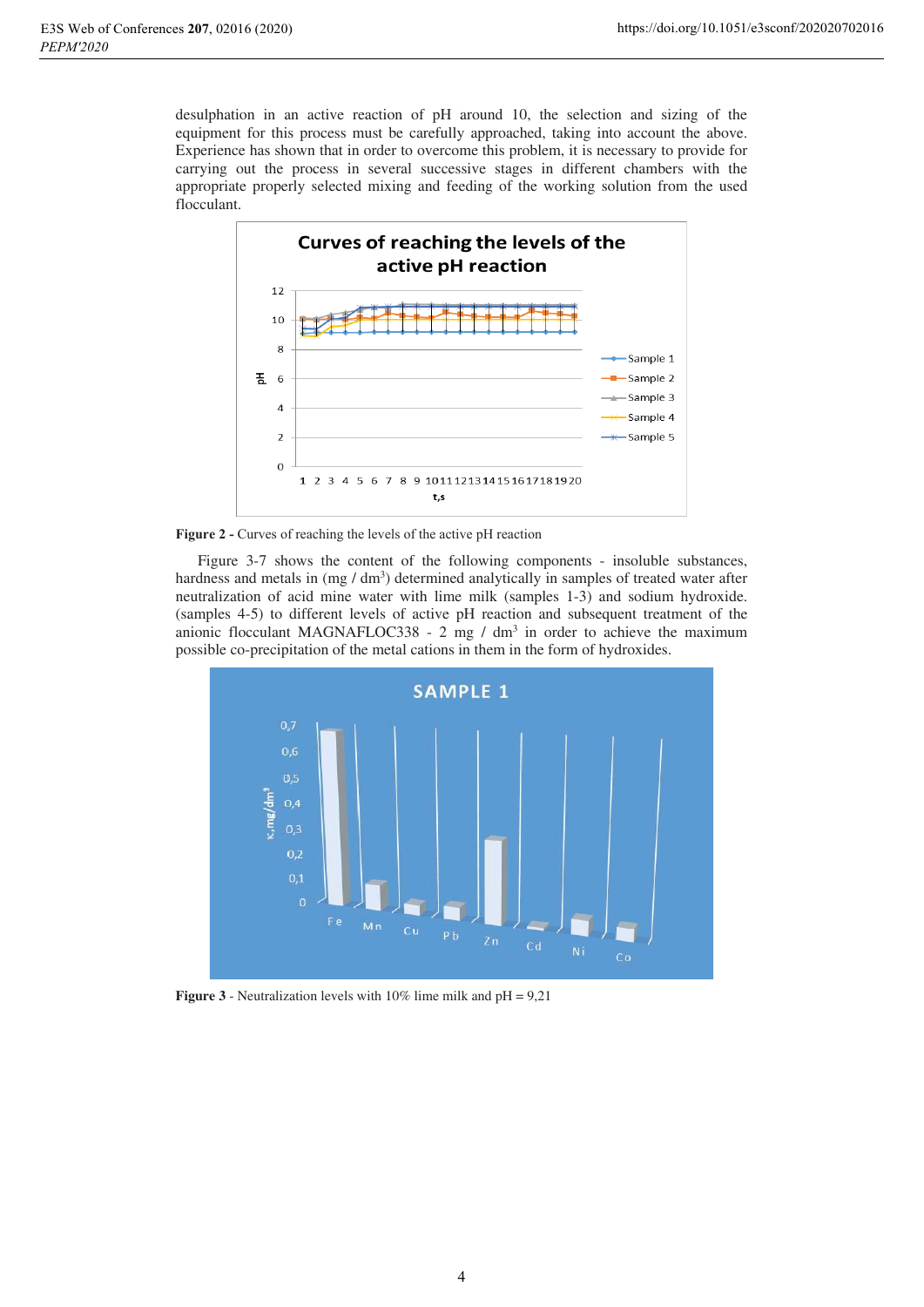

**Figure 4** - Neutralization levels with 10% lime milk and pH = 10,3



**Figure 5** - Neutralization levels with 10% lime milk and pH = 10,04



**Figure 6** - Neutralization levels with 10% sodium hydroxide and pH = 10,04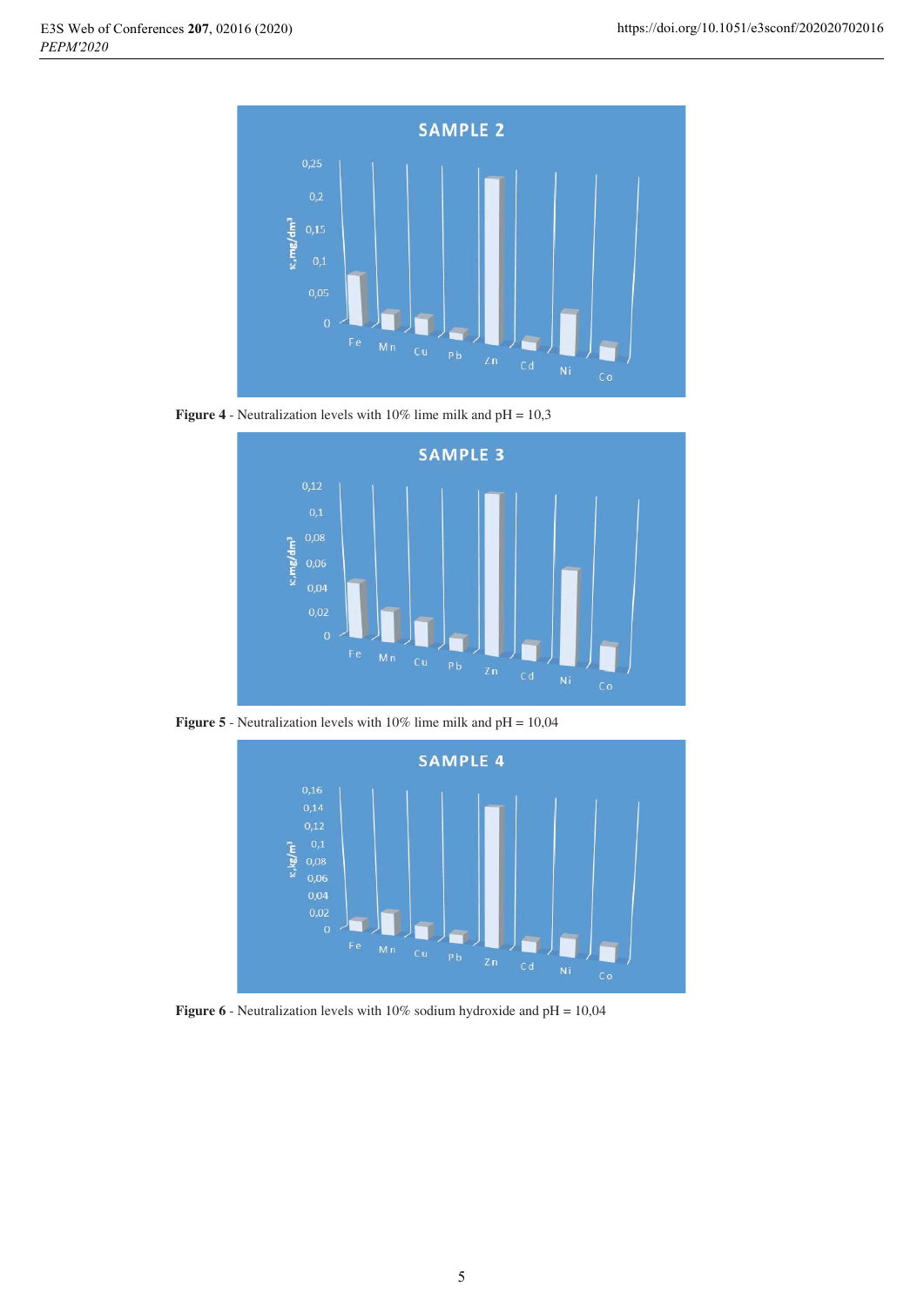

**Figure 7** - Neutralization levels with 10% hydroxide and pH = 10,95

Figure. 8 and 9 show laboratory tests for neutralization of samples of acid mine waters with 10% suspension of lime milk in direct determination of the main indicators of sedimentation and sedimentation of the separated sludge with or without flocculant.



Figure 8 - Sludge volume in different samples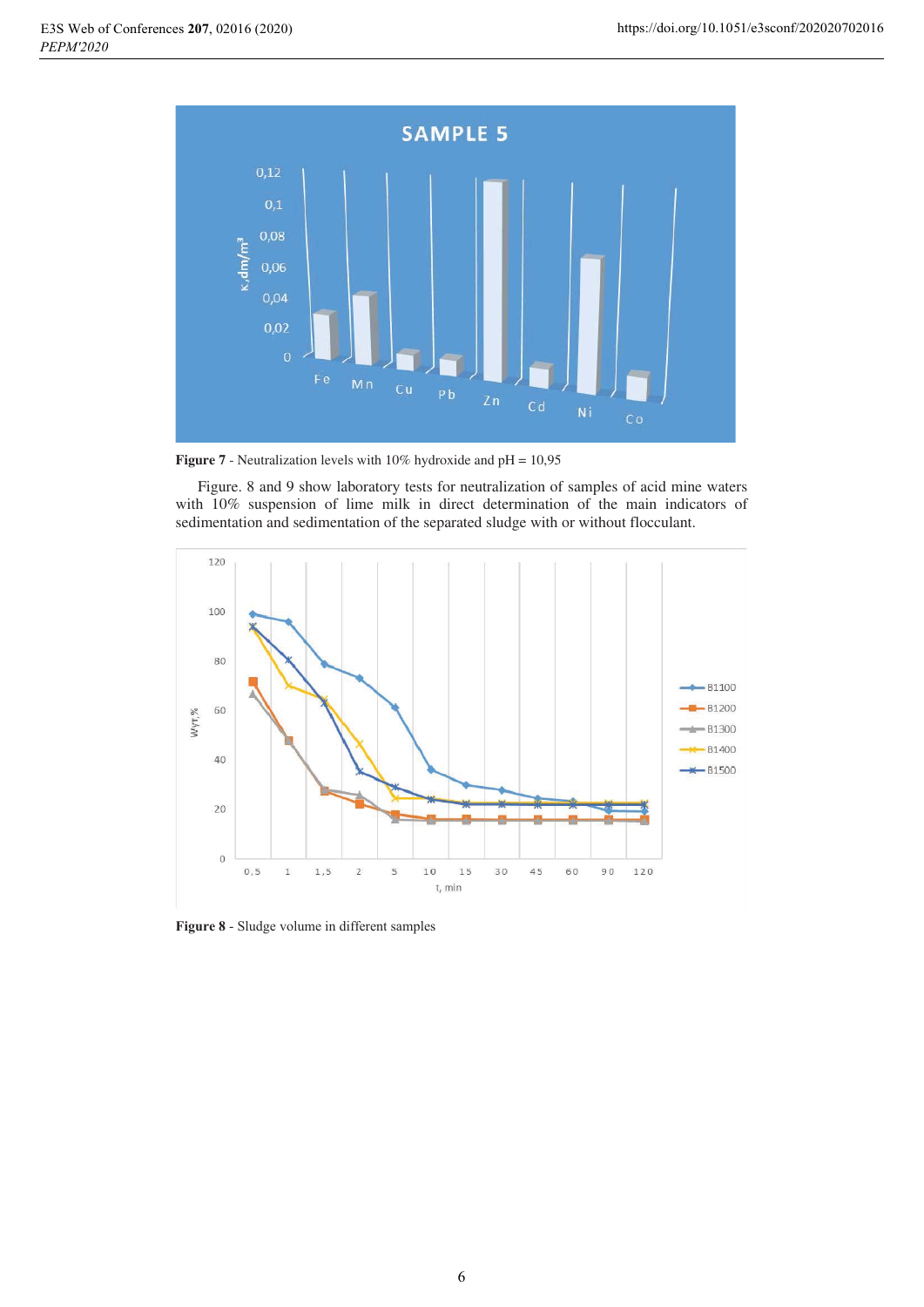

Figure 9 - Sedimentation velocity for different samples

Sample 1100 is neutralized only without the use of a flocculant; sample 1200 was treated with lime milk to  $pH - 10,40$  and then with the flocculant MAGNAFLOC 155 at a dose of 1,2 mg / dm<sup>3</sup> (ppm); sample 1300 was treated with lime milk to pH – 9,50 and then with the flocculant MAGNAFLOC 338 at a dose of 1,2 mg / dm<sup>3</sup> (ppm); sample 1400 was treated with lime milk to  $pH - 10,65$  and then with the flocculant MAGNAFLOC 342 at a dose of 0,6 mg / dm<sup>3</sup> (ppm) and sample 1500 was treated with lime milk to pH - 11,22 and then with the flocculant MAGNAFLOC 155 at a dose of 0,6 mg / dm<sup>3</sup> (ppm). In addition to the turbidity of the initial sample after neutralization - in  $\degree$  C by the method of Clarity Ball and respectively the reported flocculation score in the table are given data on the volume of sediment formed - in% and the sedimentation pattern, defined as sedimentation rate.

Figures 10 and 11 show the summarized results of the laboratory tests for neutralization of acid mine water samples with 10% sodium hydroxide solution or with 10% lime milk suspension in direct determination of the main indicators for sedimentation and sedimentation of the separated sludge. with or without flocculant. Sample 1600 is only after neutralization with sodium hydroxide without the use of flocculant; sample 1700 was treated with 10% sodium hydroxide solution to  $pH - 10,70$  and then with the flocculant MAGNAPLOC 342 at a dose of 1,5 mg / dm<sup>3</sup> (ppm); sample 1800 was treated with 10% sodium hydroxide solution to  $pH - 10,74$  and then with the flocculant MAGNAFLOC 338 at a dose of 1.5 mg/dm<sup>3</sup> (ppm); sample 1910 was treated with lime milk to  $pH - 10,33$  and then with the flocculant MAGNAFLOC 342 at a dose of 1.5 mg /  $dm<sup>3</sup>$  (ppm) and sample 1920 was treated with lime milk to  $pH - 11,22$  together with the flocculant MAGNAFLOC 155 at a dose of 1,5 mg / dm<sup>3</sup> (ppm), after which the same dose of flocculant was added. In addition to the indicators of turbidity of the initial sample after neutralization - in  $\circ$  C by the method of Clariti Ball and respectively the reported flocculation score, the table also gives data on the volume of sediment formed -  $in\%$  and the sedimentation pattern, defined as sedimentation rate. - in mm-1 / min for up to 120 minutes. The final moisture of the raw sludge is also taken into account.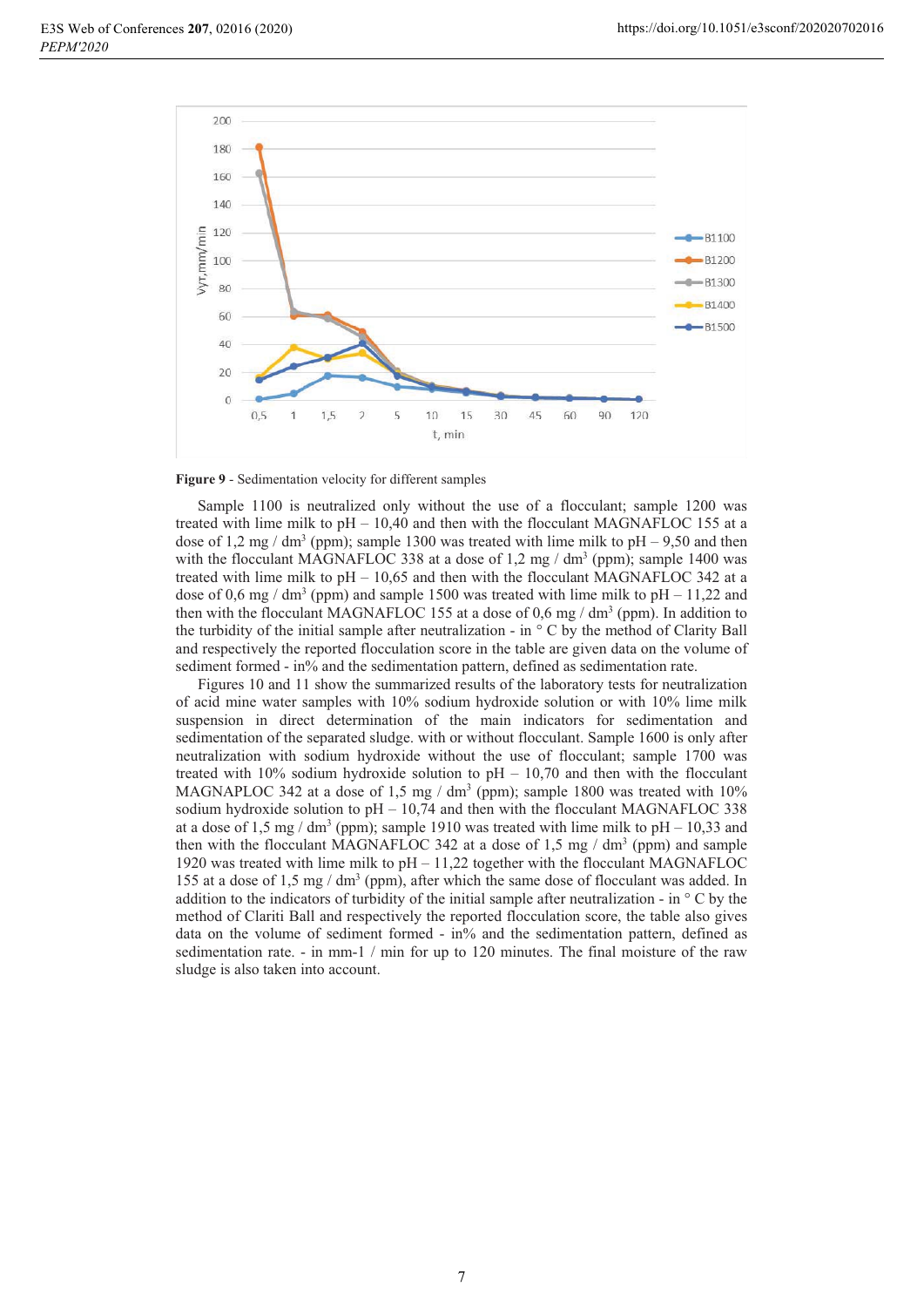

Figure 10 - Sludge volume in different samples



Figure 11 - Sedimentation velocity for different samples

## **4 Conclusion**

For the presented experimental results can be made the follow conclusion: To accelerate the sedimentation processes and conditioning the sludge released during the neutralization process, containing mainly calcium sulfate precipitate and metal hydroxides, the anionic flocculant MAGNAFLOC 338 should be used at effective doses of  $1,5 - 2,5$  mg / dm<sup>3</sup> fed as 0,05 % solution immediately in the last stage of stirring during neutralization, and there should be no stirring in the chamber after feeding the flocculant. When carrying out the neutralization as described above, it can be expected to take into account an effective time for almost complete utilization of the lime milk and reaching the set level of active reaction pH of about 10 of about 15 minutes, after which the formed calcium suspension sulphateprecipitate and metal hydroxides (mainly ferric and ferrous hydroxides) should be fed